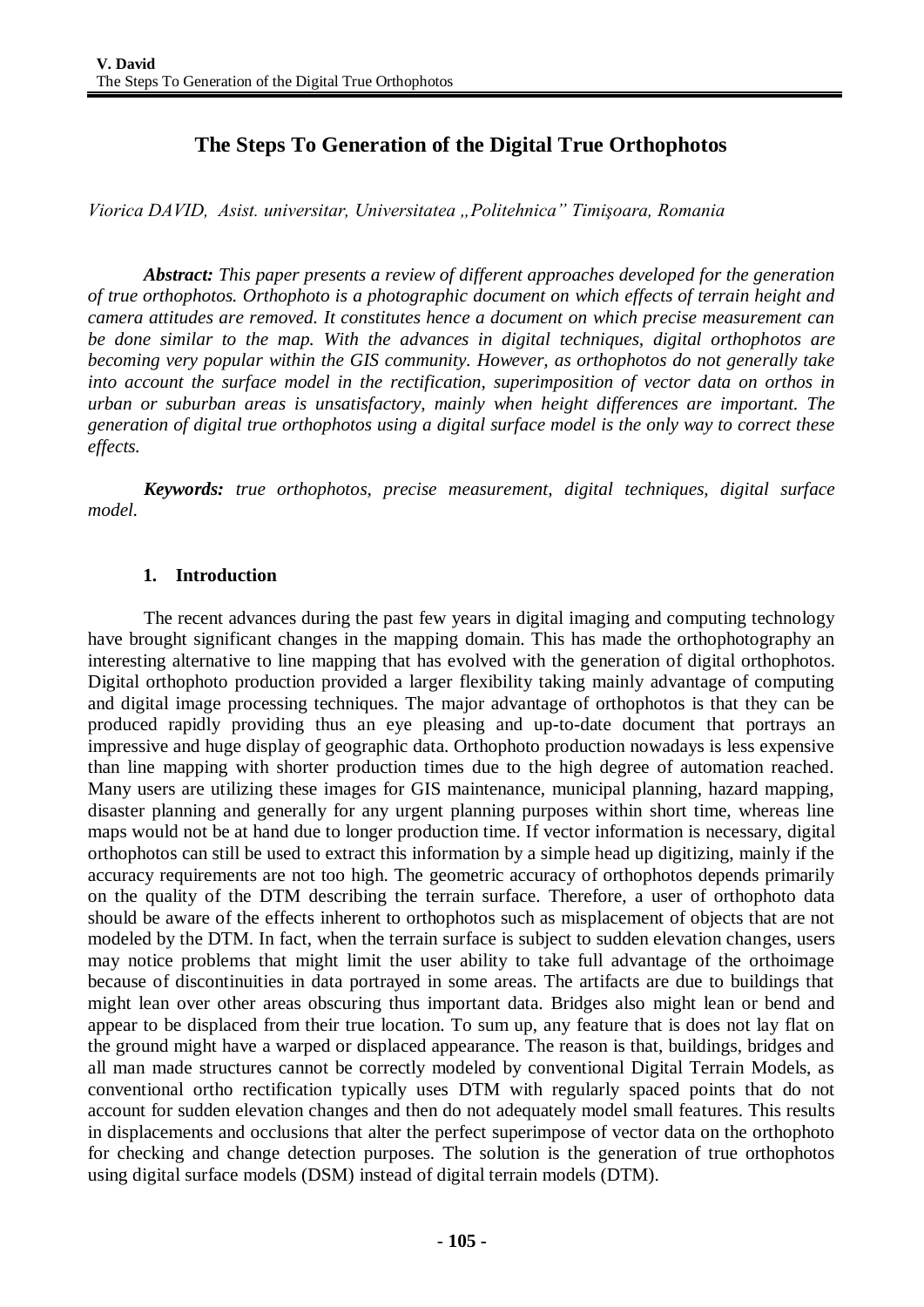#### **2. Process of True Orthophoto Generation**

True orthophotos are orthophotos on which all the defects are corrected included the leaning due building heights and on which every object is in its correct geometric position on the document. Several methods have developed to generate true orthophotos. All the methods are based on the same general concepts and principles that go through the following steps:

#### **2.1. Orthogonal projection using a DSM**

Having an adequate DSM, elevated features are projected in their correct geometric positions (fig.1).



Fig. 1 True orthogonal projection using a DSM

However, even with a precise DSM, a true orthophoto is not guaranteed. In fact, if hidden zones are not detected and corrected accordingly, the gaps are simply filled with the same image leading to a doubling image. Hence, in fig.2, the radiometric value of point Q is stored twice: the value is stored in Qo first when rectifying point Q, then it is stored again in Po when rectifying point P.



Fig. 2 Ortho rectification in case of occulted area

#### **2.2. Detection of occulted areas**

To avoid double images, occlusions have to be detected. The detection of occluded areas is based on the visibility analysis by tracing perspective rays from the top surface back to the perspective centre. In general, a widely used method for visibility analysis is the Z-Buffer algorithm (reference….). In this algorithm an image matrix, with same resolution as the image, is created an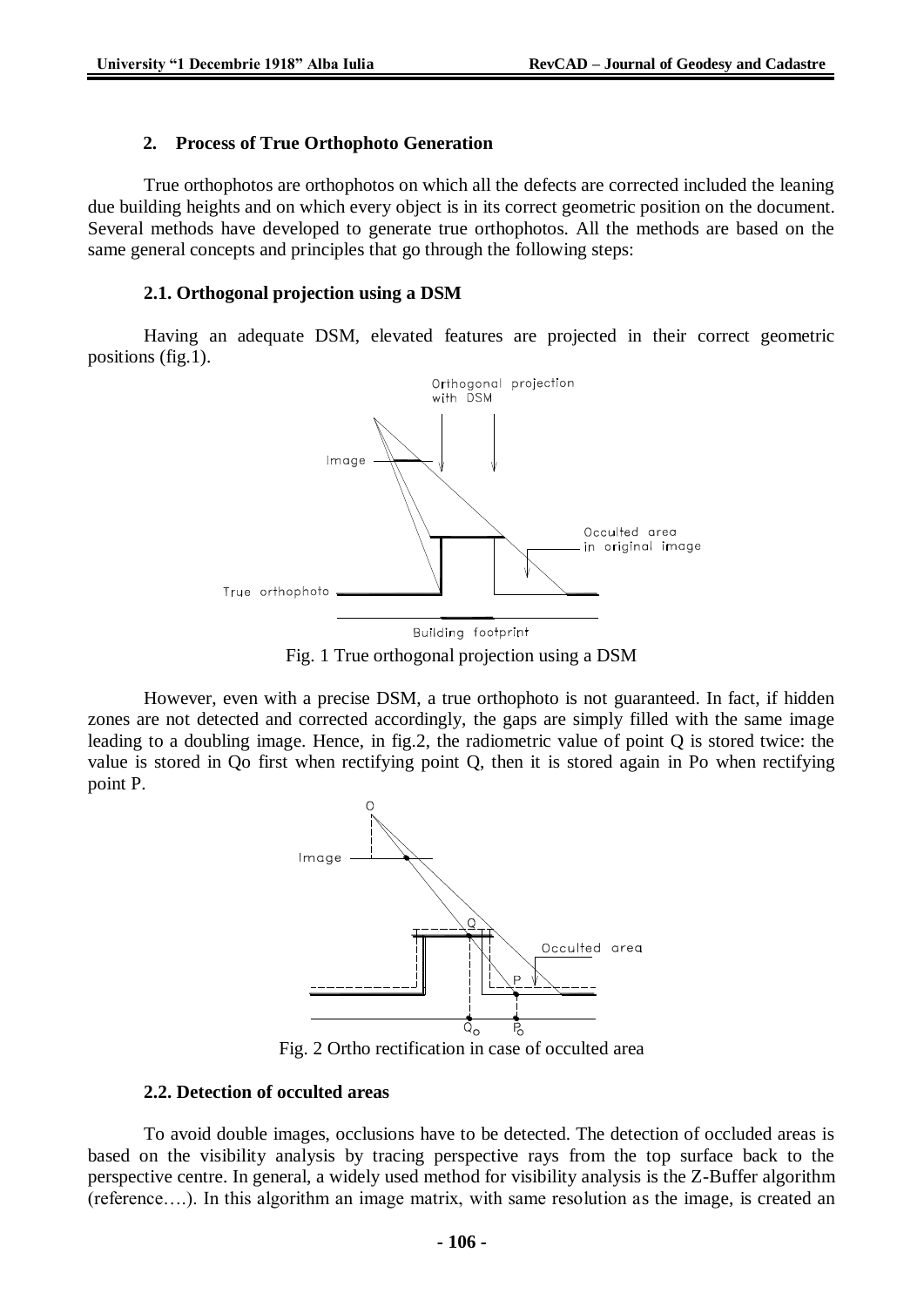orthophoto with a predefined background value. Each pixel is filled with the corresponding Z distance, but only in cases where the existing Z value is greater than the current value. Hence, only pixels whose rays don't intersect any other feature in their way back to the perspective centre are considered. The occulted areas are also automatically marked as part of the orthophotographic production. The most obvious defect is the double mapping in occluded areas

# **2.3. Merging and mosaicking of orthoimages**

When producing orthophotos from individual images, these orthophotos might have gaps and missing information due to occulted areas in the images. The missing information is however available on adjacent orthophotos, it is therefore necessary to merge different orthoimages. One of the approaches generally used is the one based on the view angle rule. In this approach the grey value assigned to a given pixel on the orthoimage is the value taken from the image on which the corresponding point has the narrowest view angle.

# **3. Review of Methods Used To Generate True Orthophotos**

True orthophotos are photographic documents on which all the defects are corrected, including the leaning due building heights; and hence every object is in its correct geometric position on the document. Several methods have developed to generate true orthophotos, some of which are reviewed hereafter.

# **3.1. Method based on Z-buffer**

The Z-buffer algorithm is a technique based on the fact that objects in lesser depth hide those with greater depth with respect to the observer. Hence, when processing, for each pixel we compute its depth and we compare it to the depth previously computed for this location. For that location, only the pixel with the lesser depth is retained. To detect the occulted areas, this algorithm is integrated in the indirect method (top down method) of the collinearity for the rectification using a digital surface model. A digital Z-buffer matrix, with the same resolution as the original image, is created for the image and stores the minimal distance between the perspective centre and the surface for each pixel.

### **3.2. Method based on dense digital terrain models**

This method was introduced by Ecker (1992) and further investigated by Skarlatos (1998) and uses digital terrain model with fine resolutions. The principal disadvantage of this method is the acquisition of very dense DTMs which has to be done manually as the automated methods produce bad effects.

### **3.3. Method based on the merging of terrain and buildings orthophotos**

In this method, the digital terrain model (DTM) and the digital building model (DBM) are processed separately. Buildings are correctly rectified using the DBM, leading to a true orthophoto of building and that does not show any information regarding the surrounding terrain. On the other hand, a DTM is used with the original image, but where buildings are masked, to create a conventional orthophoto with areas corresponding to building are filled with the mask value. The merging of the two orthophotos will give the final true orthophoto (Amhar, 1998). In case building occult each other, in depth visibility analysis using digital surface model (DSM) resulting from the combination of DTM and DBM becomes necessary.